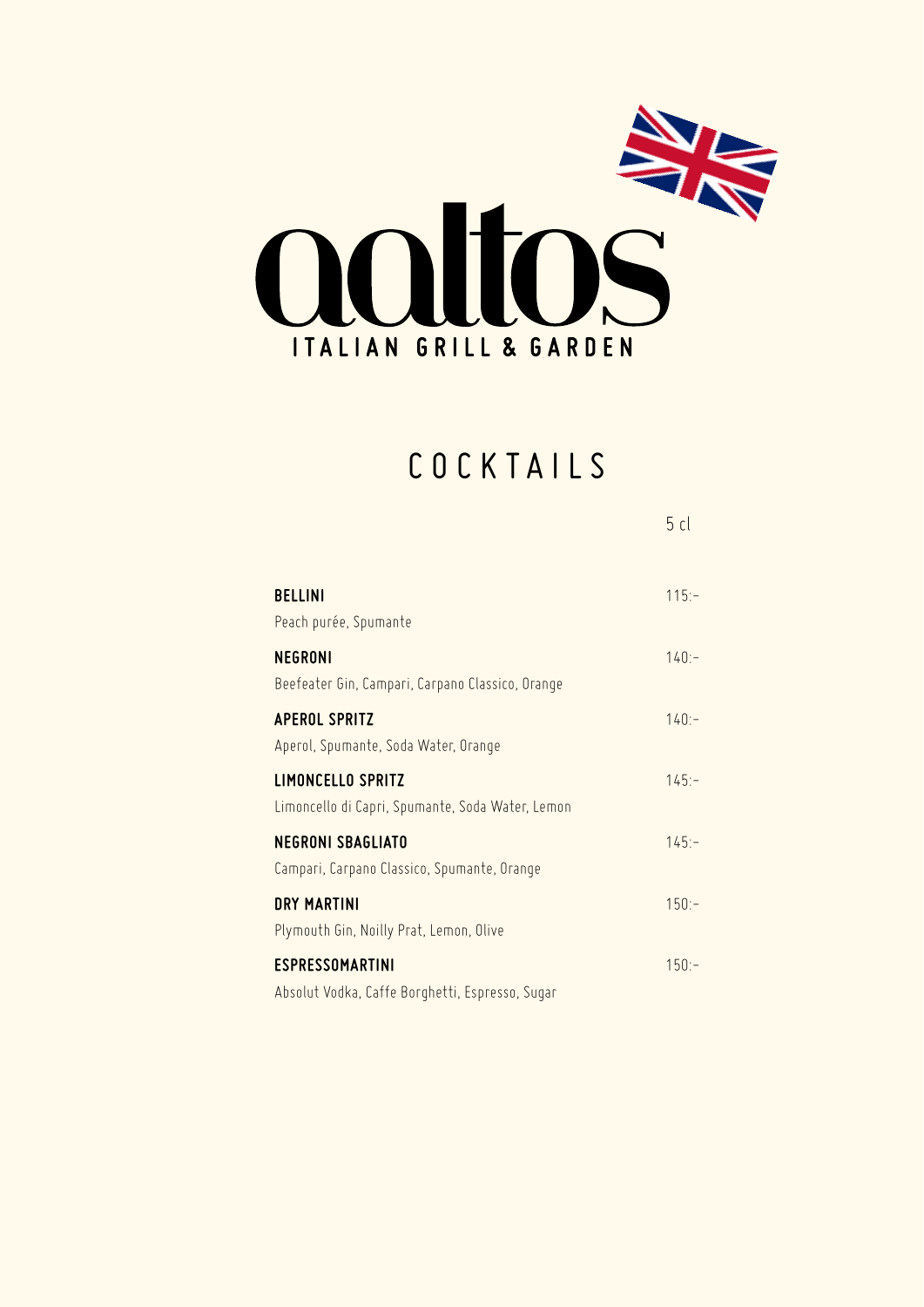### ANTIPASTI

#### **SALUMI E FORMAGGIO**

served with foccacia, melon, olive oil and balsamic vinegar

| Prosciutto di Parma (50 g)                                            | $75 -$  |
|-----------------------------------------------------------------------|---------|
| Truffle salami (30 q)                                                 | $75: -$ |
| Capocollo (30g)                                                       | $65:-$  |
| Nduja di Spilinga (30g)                                               | $65:-$  |
| Bresaola (30g)                                                        | $65: -$ |
| Parmesan 30 months (50g)                                              | $85:-$  |
| Taleggio DOP with truffle (50g)                                       | $85:-$  |
| Pecorino (50g)                                                        | $75 -$  |
| Nocellara olives                                                      | $55:-$  |
| Marcona almonds                                                       | $49 -$  |
|                                                                       |         |
| <b>COLD CUT PLATTER</b>                                               | $799 -$ |
| prosciutto di parma, truffle salami, capocollo, pecorino, mozzarella, |         |
| truffle mayonnaise, grilled tomatoes, foccacia and olives             |         |

| <b>BURRATA 75 g</b><br>cream filled buffalo mozzarella, basil, grilled tomatoes,<br>pine nuts and balsamic vinegar | $155:-$  | <b>TONNO CRUDO</b><br>tuna tartare, lemon vinaigrette, chili, avocado,<br>green tomatoes and mint                           | $149: -$ |
|--------------------------------------------------------------------------------------------------------------------|----------|-----------------------------------------------------------------------------------------------------------------------------|----------|
| <b>TARTARO DI POMODORO</b><br>tomato tartare, avocado, puffed rice,<br>tomato vinaigrette and sage                 | $129 -$  | <b>CAPESANTE CAPRESE</b><br>broiled scallops, lemon kissed tomatoes, cherries,<br>mozzarella crème, browned balsamic butter | $159: -$ |
| <b>BRUSCHETTA</b><br>bruschetta with tiger prawns, avocado, melon<br>and sicilian pesto                            | $145: -$ | and focaccia crumbs<br><b>INSALATA DI BISTECCA</b><br>lightly grilled thinly sliced beef tenderloin, gremolata,             | $159: -$ |
| <b>CALAMARI FRITTI</b><br>deep fried squid, Espelette pepper, lemon, capers,                                       | $139 -$  | deep fried capers, truffle emulsion, grilled asparagus,<br>rocket salad and parmesan                                        |          |
| parmesan and squid aioli                                                                                           |          | RAVIOLI CARBONARA<br>pecorino, pancetta pangrattato,<br>grated egg yolk and black pepper                                    | $149 -$  |

INSALATA

#### **FRUTTI DI MARE** 220:-

grilled tiger prawns, squid, melon, grated salad, sicilian pesto, mozzarella, roasted almonds and parmesan mayonnaise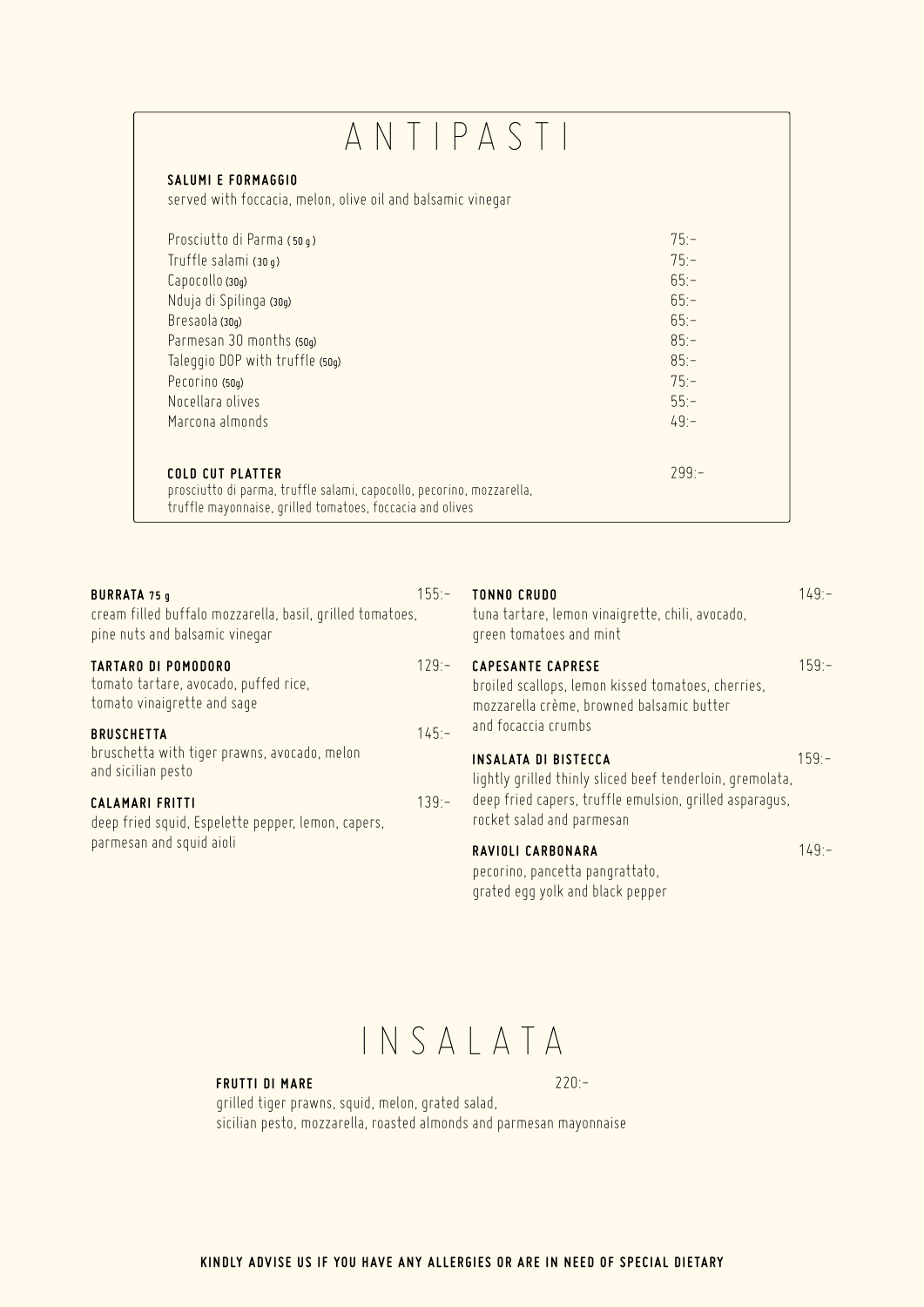### PIZZETTE

| <b>TRUFFLE,</b> taleggio, fior di latte and roasted garlic         | $139 -$ |
|--------------------------------------------------------------------|---------|
| ASPARAGUS, prosciutto di parma, lemon, pistachio and stracciatella | $139 -$ |
| <b>GRILLED SCAMPI.</b> chili, basil and semi dried tomatoes        | $139 -$ |

### PRIMI

#### **PASTA**

|                                                     | HALF/FULL     |
|-----------------------------------------------------|---------------|
| <b>MACCHERONI TARTUFO</b>                           | $149:-/229:-$ |
| truffle stewed pasta, beef tenderloin,              |               |
| grilled portobello, spinach, pine nuts and pecorino |               |
| SPAGHETTI ALL'ARAGOSTA                              | $399 -$       |

half grilled lobster with spaghetti in lobster sauce, basil and parmesan

|                                              | HALF/FULL     |
|----------------------------------------------|---------------|
| <b>MEZZI RIGATONI</b>                        | $145:-/199:-$ |
| prawns, polpo, prosecco cream, garlic,       |               |
| cherry tomatoes, trout roe and lemon caramel |               |
|                                              |               |

PASTA BURRATA E POMODORINI 145:-/199:burrata, tomato sauce, peperoncino, focaccia crumbs and basil

### AALTOS' SPECIAL SECONDI

### VITELLO TONNATO

grilled veal entrecôte, grilled tuna, artichoke, balsamico cooked onions, capers, arancini and emulsion with parmigiano reggiano

299:-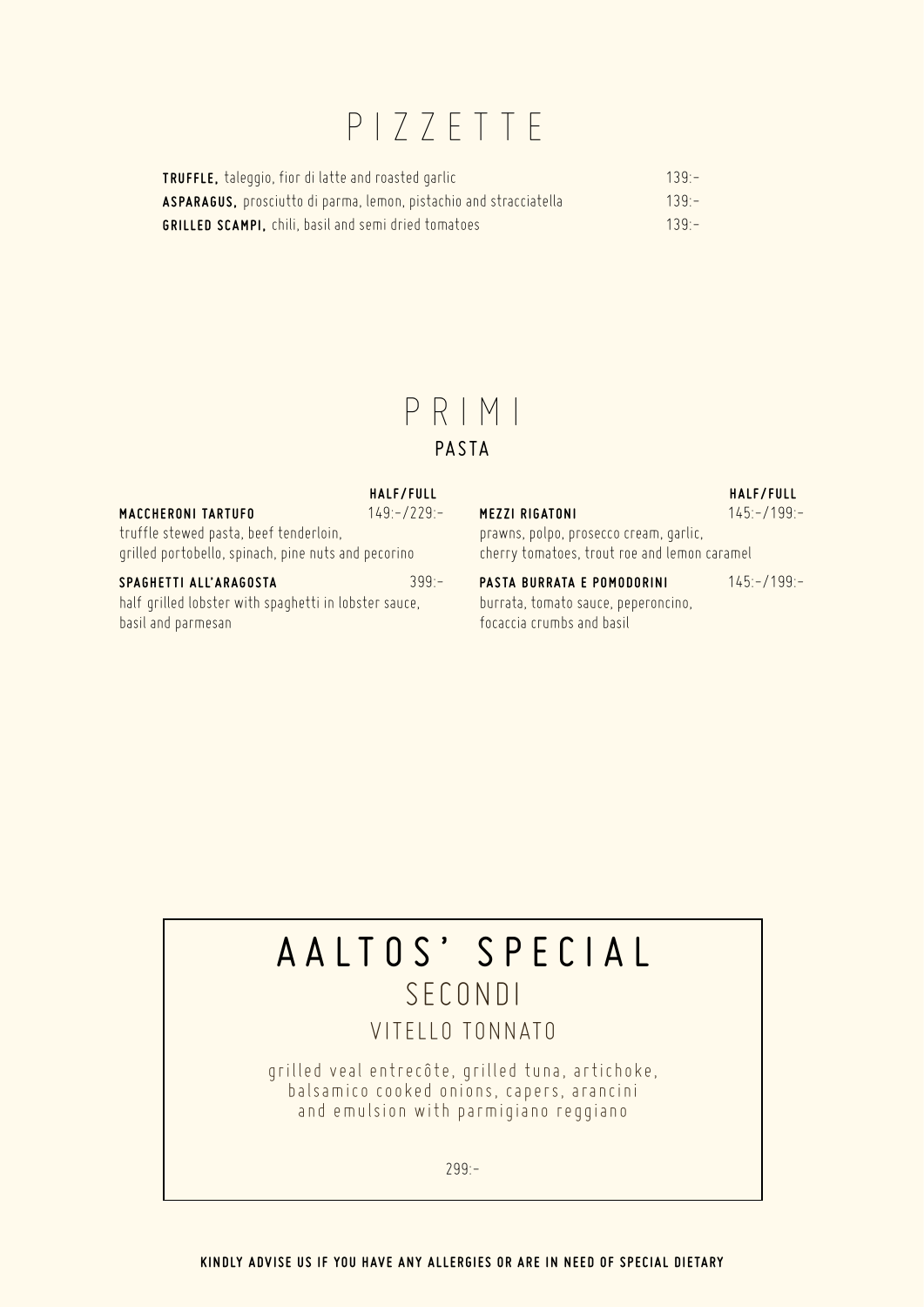# MENU ALLA GRIGLIA

#### **all courses on our alla griglia menu are served with truffle emulsion, caprese salad and lemon pesto choose between potato purée with truffle, gnocchi in tomato sauce, deep fried risotto quenelles or parmesan fries**

| <b>SEDANO RAPA MILANESE</b><br>breaded celeriac                      | $220:-$  | <b>ARAGOSTA</b><br>half grilled lobster                     | $399 -$  |
|----------------------------------------------------------------------|----------|-------------------------------------------------------------|----------|
| SPIEDINI DI POLLO<br>chicken on skewers with salsiccia and pimientos | $739 -$  | <b>ENTRECÔTE</b><br>grilled rib eye                         | $335 -$  |
| <b>SALMONE</b><br>lemon grilled salmon                               | $735 -$  | <b>CERVO</b><br>grilled venison                             | $355 -$  |
| <b>SPIEDINI DI SCAMPI</b><br>grilled scampi skewer                   | $275: -$ | <b>BRACIOLA DI MAIALE CON OSSO</b><br>pork chop on the bone | $255:-$  |
| <b>TONNO GRIGLIATO</b><br>pistachio grilled tuna                     | $310 -$  | <b>FILETTO DI MANZO</b><br>beef tenderloin tournedos        | $399: -$ |

# CONTORNI

| <b>POMODORI</b><br>tomato, balsamico and basil           | $45 -$ | <b>ARANCINI</b><br>deep fried risotto quenelles         | $30:-/st$ |
|----------------------------------------------------------|--------|---------------------------------------------------------|-----------|
| <b>INSALATA VERDE</b><br>salad, parmesan and vinaigrette | $45 -$ | PUREA DI PATATE AL TARTUFO<br>potato purée with truffle | $49 -$    |
| SPINACI ALLA FIORENTINA<br>spinach, parmesan and cream   | $55 -$ | <b>PARMESAN-FRIES</b>                                   | $30 -$    |
| <b>GNOCCHI</b><br>tomato sauce, peperoncino, garlic      | $65 -$ |                                                         |           |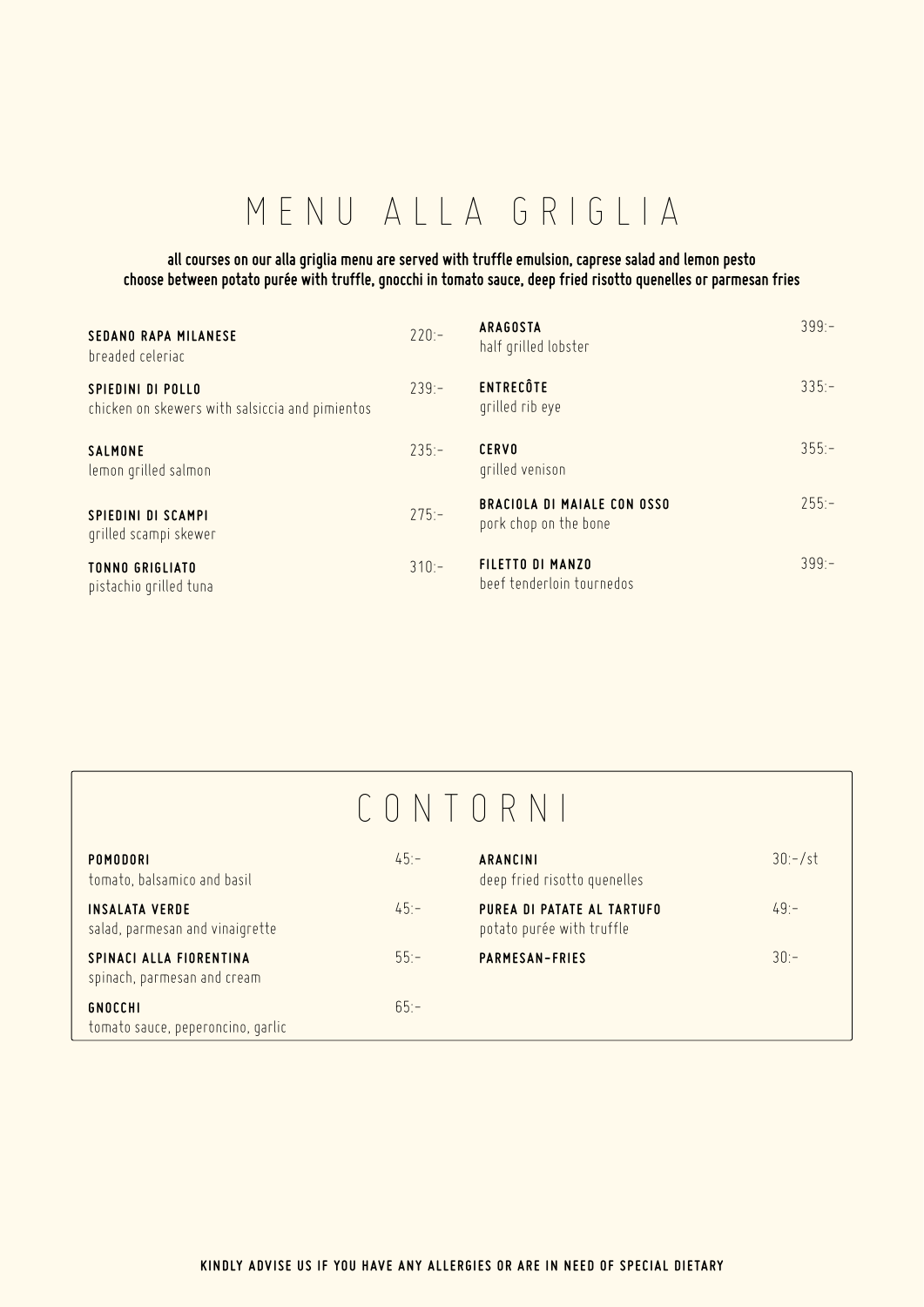### DOLCI

| <b>CIOCCOLATO IN FORNO</b><br>chocolate fondant, pistachio ice cream,<br>raspberry pannacotta and nutella-filled raspberries | $110 -$ | <b>RAVIOLI DI MELE</b><br>apple filled ravioli, vanilla sauce with apple liquor,<br>"burro rosolato" and lemon sorbet                            | $110 -$        |
|------------------------------------------------------------------------------------------------------------------------------|---------|--------------------------------------------------------------------------------------------------------------------------------------------------|----------------|
| PANNACOTTA<br>lemon and basil pannacotta, pine nut crumbs,<br>limoncello sorbet and strawberries                             | $110 -$ | <b>GELATO</b> vanilla, chocolate, pistachio,<br>stracciatella, caramelized almond, lemon sorbet,<br>blueberry and rosemary sorbet, melon sorbet, | $45 - /$ scoop |
| TIRAMISÙ                                                                                                                     | $110 -$ | strawberry sorbet, bellini sorbet                                                                                                                |                |
| <b>CIOCCOLATINO</b>                                                                                                          | $35 -$  |                                                                                                                                                  |                |
|                                                                                                                              |         |                                                                                                                                                  |                |

# VINO DOLCE

|                                                                        | 5cl     |                                                                                        |         |
|------------------------------------------------------------------------|---------|----------------------------------------------------------------------------------------|---------|
| <b>MARSALA SUPERIORE</b><br>Grillo/Catarratto<br>Vecchioflorio, Sicily | $50 -$  | <b>CASTELLO DI BROLIO VIN SANTO</b><br>Malvasia/Sangiovese<br>Barone Ricasoli, Tuscany | $110 -$ |
| NIVOLE MOSCATO D'ASTI<br>Moscato<br>Michele Chiarlo, Piedmont          | $60 -$  | RECIOTO DELLA VALPOLICELLA<br>Corvina / Molinara/Rondinella<br>Pietro Zerdini, Veneto  | $110 -$ |
| GRANELLO<br>Sauvignon Blanc<br>Barone Ricasoli, Tuscany                | $80 -$  | AESTAS SICILIANE MOSCATO BIANCO PASSITO<br>Moscato<br>COS, Sicily                      | $110 -$ |
| LE COLOMBARE RECIOTO DI SOAVE<br>Garganega<br>Pieropan, Veneto         | $110 -$ | <b>BEN RYÉ PASSITO DI PANTELLERIA</b><br>Moscato<br>Donnafugata, Sicily                | $120 -$ |

# AVEC

|                                  | per/cl |                           |        |
|----------------------------------|--------|---------------------------|--------|
| <b>GRAPPA MORELLI E FIGLIO</b>   | $25 -$ | <b>BORGHETTI SAMBUCCA</b> | $25 -$ |
| <b>MAROLO GRAPPA DI BARBERA</b>  | $35:-$ | LIMONCELLO DI CAPRI       | $25 -$ |
| <b>C.O.S. GRAPPA DI ZIBBIBIO</b> | $45:-$ | AMARO MONTENEGRO          | $25 -$ |
| <b>POLI GRAPPA DI SASSICAIA</b>  | $50:-$ | <b>AMARETTO</b>           | $25 -$ |
| MAROLO GRAPPA DI BAROLO 9Y       | $50:-$ | <b>FERNET BRANCA</b>      | $25 -$ |

#### **KINDLY ADVISE US IF YOU HAVE ANY ALLERGIES OR ARE IN NEED OF SPECIAL DIETARY**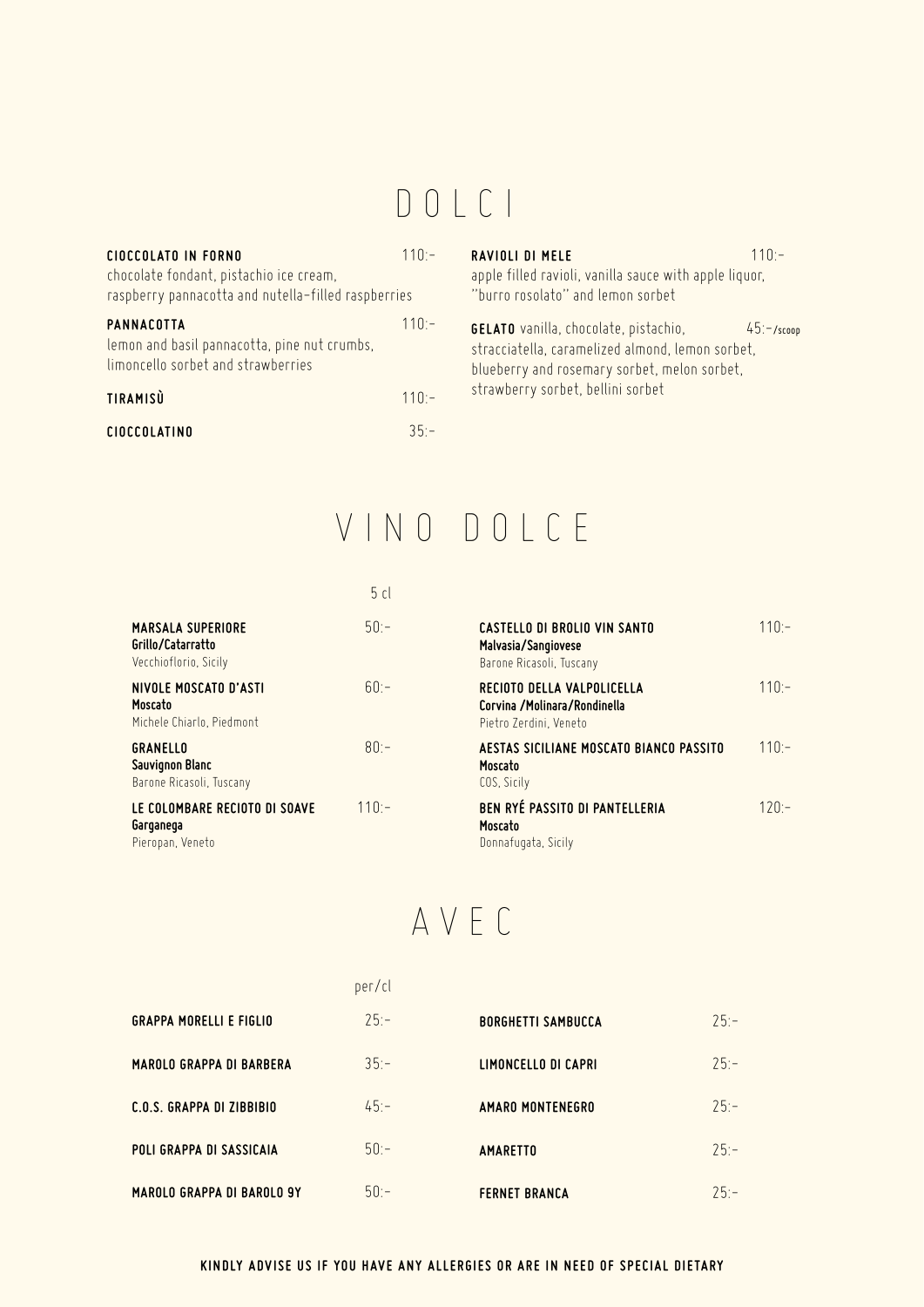## CHAMPAGNE & SPUMANTE

#### FRANCE

#### ITALY

| CHAMPAGNE                                                                                                    | Bottle               | Glass    | SPUMANTE                                                                                                   | Bottle    | Glass   |
|--------------------------------------------------------------------------------------------------------------|----------------------|----------|------------------------------------------------------------------------------------------------------------|-----------|---------|
| POL ROGER BRUT RÉSERVE<br>Pinot Noir/Pinot Meunier/Chardonnay                                                | $850 -$              | $145: -$ | <b>VALENTO SPUMANTE</b><br>Chardonnay<br>Veneto                                                            | $525:-$   | $99: -$ |
| <b>LOUIS ROEDERER COLLECTION 242</b><br>Pinot Noir/Chardonnay/Pinot Meunier                                  | $950:-$              |          | <b>FERRARI BRUT</b><br>Chardonnay<br>Trento                                                                | $595: -$  | 109:    |
| POL ROGER BRUT VINTAGE 2013<br>POL ROGER BRUT VINTAGE 2015<br>Pinot Noir/Chardonnay                          | $1195: -$            |          | <b>BISOL JEIO BRUT VALDOBBIADENE</b><br><b>PROSCCO SUPERIORE</b><br>Glera<br>Veneto                        | $595: -$  |         |
| DIEBOLT-VALLOIS MILLÉSIME<br><b>BLANC DE BLANCS 2004</b><br>Chardonnay                                       | $1750:-$             |          | <b>BISOL JEIO PROSECCO</b><br>ROSÉ MILLESIMATO 2019<br>Glera/Pinot Noir<br>Veneto                          | $595:-$   |         |
| POL ROGER SIR WINSTON<br>CHURCHILL 2004<br>POL ROGER SIR WINSTON<br>CHURCHILL 2012                           | $2500:-$<br>$2500:-$ |          | <b>CA'DEL BOSCO CUVÉE PRESTIGE</b><br><b>FRANCIACORTA</b><br>Chardonnay/Pinot Noir/Pinot Blanc<br>Lombardy | $795: -$  |         |
| Pinot Noir/Chardonnay<br><b>EGLY-OURIET GRAND CRU</b><br><b>BLANC DE NOIRS VIEILLES VIGNES</b><br>Pinot Noir | $3200:-$             |          | <b>MASI CONTE FEDERICO</b><br>RISERVA BRUT 2015 1,5L<br>Chardonnay/Pinot Noir<br>Trento                    | $1195: -$ |         |
| <b>LOUIS ROEDERER CRISTAL BRUT 2012</b>                                                                      | $3250:-$             |          |                                                                                                            |           |         |
| <b>LOUIS ROEDERER CRISTAL BRUT 2013</b>                                                                      | $3250:-$             |          |                                                                                                            |           |         |

Pinot Noir/Chardonnay

## VINO ROSATO

#### CHÂTEAU MINUTY

#### ITALY

| M DE MINUTY ROSÉ<br>Grenache/Cinsault/Tibouren                                             | $440 - 110 -$       | <b>ORIGINE ROSATO</b><br>Montepulciano<br>Passione Natura, Abruzzo   | $495 -$  |
|--------------------------------------------------------------------------------------------|---------------------|----------------------------------------------------------------------|----------|
| <b>MINUTY PRESTIGE</b><br><b>MINUTY PRESTIGE 1.5L</b><br>Grenache/Tibouren/ Cinsault/Syrah | $550 -$<br>$1095 -$ | LACRIMAROSA IRPINIA ROSATO<br>Aglianico<br>Mastroberardino, Campania | $525: -$ |
| <b>MINUTY ET OR</b><br>Grenache/Tibouren                                                   | $650 -$             | <b>LUMERA ROSATO</b><br>Nero d'Avola/Syrah/Pinot Nero                | $525 -$  |
| <b>CHÂTEAU MINUTY 281</b><br>Grenache                                                      | $825 -$             | Donnafugata, Sicily<br><b>ROSATO DI AMPELEIA</b>                     | $675 -$  |
|                                                                                            |                     | Carigan/Grenache<br>Ampeleia, Tuscany                                |          |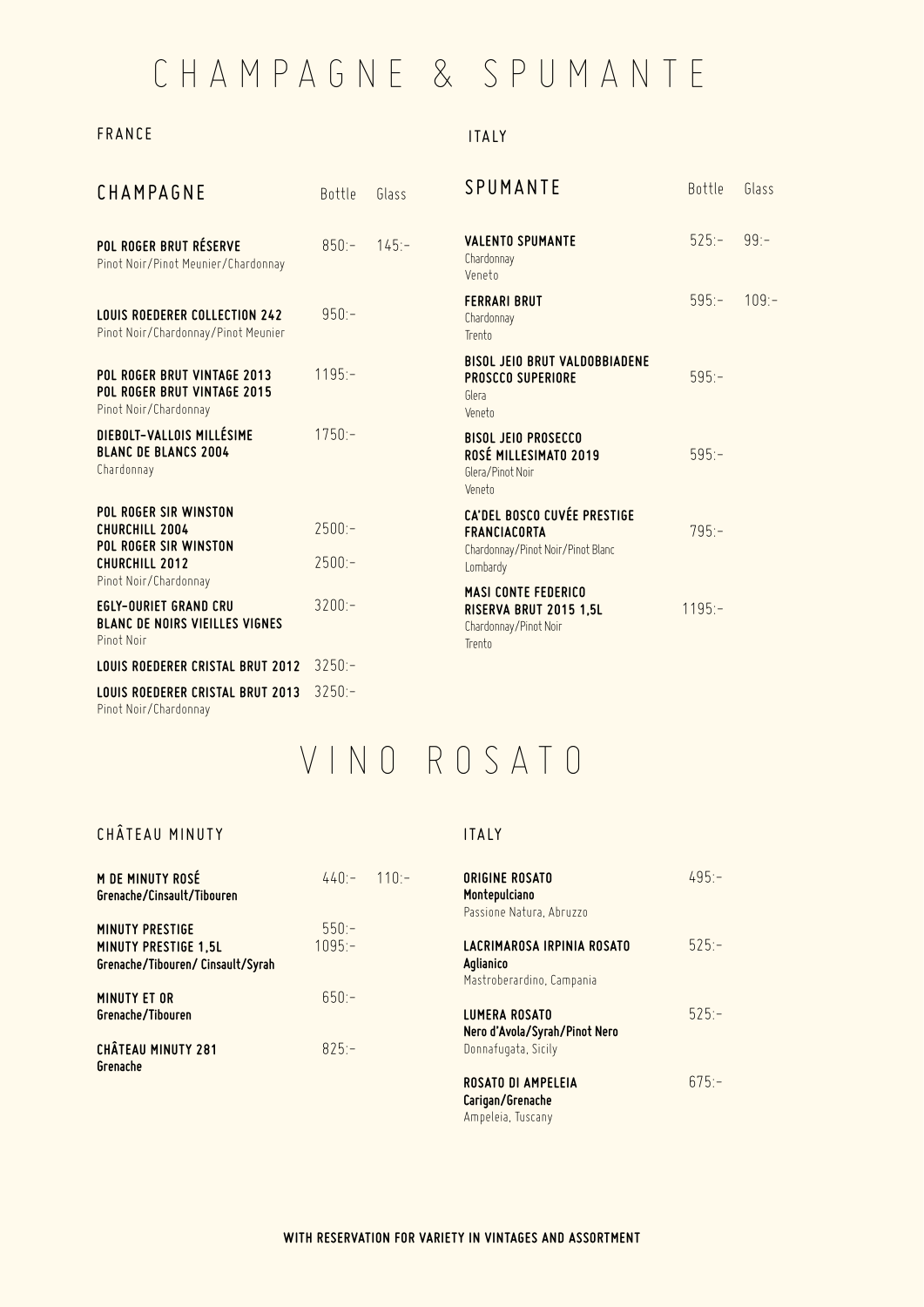### VINO BIANCO

Bottle Glass

### CAMPANIA MASTROBERARDINO

**Chardonnay/Sauvignon Blanc** 

**Fiano**

CERETTO

**Arneis**  GAJA

PIEDMONT

**FIANO DI AVELLINO** 550:- 139:-

**BLANGÉ LANGHE** 595:-

**ROSSJ-BASS 2020** 1250:-

**ALTENI DI BRASSICA 2014** 1795:-

**MONFERRATO BIANCO** 725:-

UMBRIA

| MARCHESI ANTINORI                                      |               |  |
|--------------------------------------------------------|---------------|--|
| <b>CERVARO DELLA SALA 2019</b><br>Chardonnay/Grechetto | $975: -$      |  |
| VENETO                                                 |               |  |
| OTTELLA<br>LE CREETE LUGANA<br>Trebbiano di Lugana     | $625 - 159 -$ |  |
| PIEROPAN                                               |               |  |
| SOAVE CLASSICO<br>Garganega/Trebbiano                  | $550 -$       |  |
| CALVARINO 2019                                         | $695 -$       |  |
| <b>CALVARINO 2018 1.5L</b><br>Garganega/Trebbiano      | $1395: -$     |  |
| LA ROCCA SOAVE CLASSICO 2020<br>Garqaneqa              | $825 -$       |  |

#### SICILY

**Timorasso**

SCARPA

**Sauvignon Blanc**

GAJA **IDDA SICILIA BIANCO 2020** 925:-**Carricante** MEZZACORONA

**ANTERRA** 440:- 110:- **Chardonnay**

DONNAFUGATA **ANTHILIA** 525:- **Lucida**

TUSCANY

BARONE RICASOLI **TORICELLA** 650:- 165:- **Chardonnay**

GAJA **VISTAMARE 2019** 975:- **Vermentino/Viognier/Fiano**

POGGIO AL TESORO

**Vermentino**

TRENTINO-ALTO ADIGE

SAN LEONARDO **VETTE DI SAN LEONARDO** 625:- 159:-**Sauvignon Blanc**

PACHERHOF **KERNER ALTO ADIGE VALLE ISARCO** 725:- **Kerner RIESLING MITTERBERG** 795:- **Riesling**

**SOLOSOLE** 575:-

### VINO BIANCO MACERATO

| LIGURIA                                                         |               |  |
|-----------------------------------------------------------------|---------------|--|
| CANTINA LUNAF<br><b>VERMENTINO ETICHETTA NERA</b><br>Vermentino | $625:- 159:-$ |  |
| SICILY                                                          |               |  |
| C.0.5.<br><b>RAMI</b><br>Grecanico/Insolia                      | $775 -$       |  |
| <b>FMILIA ROMAGNA</b>                                           |               |  |
| <b>IA STOPPA</b>                                                |               |  |
| LA STOPPA AGENO 2019<br>Malvasia/Ortrugo/Trebbiano              | $875 -$       |  |
| <b>TRENTO</b>                                                   |               |  |
| FORADORI<br><b>FONTANASANTA NOSIOLA 2018</b><br><b>Nosiola</b>  | $875 -$       |  |
| FRIULI COLLI-ORIENTALI                                          |               |  |
| DARIO PRINCIC                                                   |               |  |
| <b>BIANCO SIVI 2017</b><br>Pinot Grigio                         | $950 -$       |  |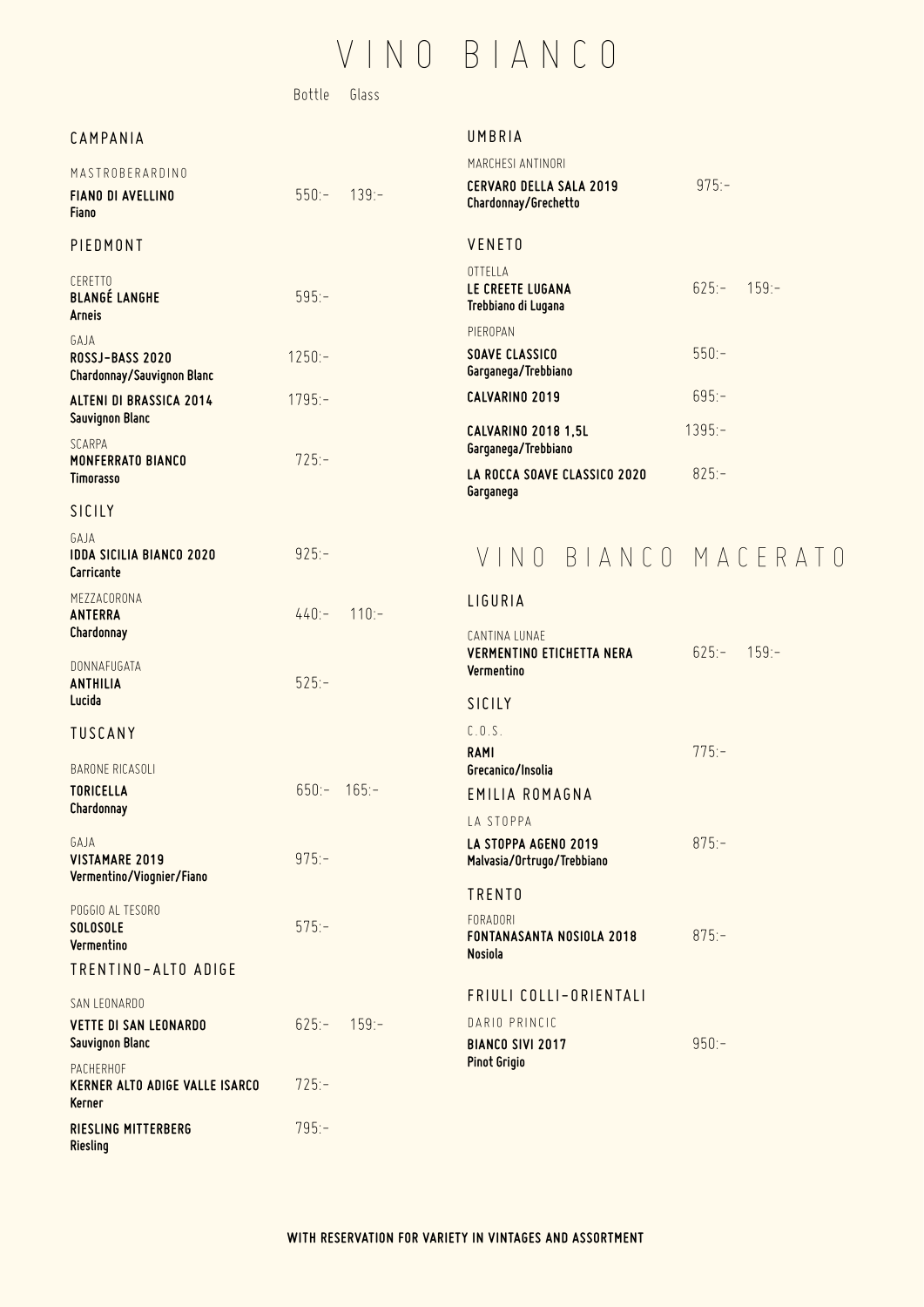# VINO ROSSO

| CAMPANIA                                                                         | Bottle             | Glass    | PIEDMONT                                                                                | Bottle                           | Glass    |
|----------------------------------------------------------------------------------|--------------------|----------|-----------------------------------------------------------------------------------------|----------------------------------|----------|
|                                                                                  |                    |          | GAJA                                                                                    |                                  |          |
| MASTROBERARDINO<br><b>RADICI TAURASI 2016</b>                                    | $825:-$            |          | SITO MORESCO 2019<br>Nebbiolo/Merlot/Cabernet Sauvignon                                 | $895:-$                          |          |
| Aglianico                                                                        |                    |          | DAGROMIS BAROLO 2017<br><b>Nebbiolo</b>                                                 | $1495: -$                        |          |
| EMILIA ROMAGNA                                                                   |                    |          | <b>BARBARESCO 2018</b><br><b>Nebbiolo</b>                                               | $3150:-$                         |          |
| LA STOPPA<br><b>MACCHIONA ROSSO 2006</b><br>MACCHIONA ROSSO 2002                 | $995:-$<br>$995:-$ |          | MARSCHESI ANTINORI<br><b>BARBARESCO PRUNOTTO</b>                                        | $725:-$                          |          |
| MACCHIONA ROSSO 2002 3L<br>Barbera/Bonarda                                       | $3495:-$           |          | <b>Nebbiolo</b><br>SCARPA                                                               |                                  |          |
| MEDICI ERMETE<br><b>PHERMENTO</b>                                                | $550:-$            |          | <b>BARBERA D'ASTI CASASCARPA</b><br>Barbera                                             | $595:-$                          |          |
| Lambrusco di Sorbara                                                             |                    |          | MONFERRATO ROSSO 2015<br>Ruché                                                          | $795:-$                          |          |
| LOMBARDY                                                                         |                    |          | <b>BARBARESCO TETTINEVE 2017</b><br><b>BARBARESCO TETTINEVE 1989</b><br><b>Nebbiolo</b> | $1250:-$<br>$2\overline{150}$ :- |          |
| RIVETTI & LAURO<br>UI'VIGNA 117 INFERNO VALTELLINA<br>SUPERIORE 2013<br>Nebbiolo | $775: -$           |          | <b>VIETTI</b><br><b>LANGHE FREISA</b><br>Freisa                                         | $675:-$                          |          |
| ARPEPE<br>IL PETTIROSSO 2016<br>Nebbiolo                                         | $795: -$           |          | PERBACCO LANGHE NEBBIOLO 2019<br>PERBACCO LANGHE NEBBIOLO 2019 1,5L<br><b>Nebbiolo</b>  | $675: -$<br>$1195: -$            |          |
| SASSELLA STELLA RETICA RISERVA<br>SUPERIORE 2017                                 | $895:-$            |          | <b>BARBERA D'ASTI LA CRENA 2019</b><br><b>Barbera</b>                                   | $895:-$                          |          |
| <b>Nebbiolo</b><br>LIGURIA                                                       |                    |          | GIACOMO FENOCCHIO<br><b>BAROLO 2018</b><br><b>Nebbiolo</b>                              | $895:-$                          |          |
| CANTINA LUNAE<br><b>CANTINA LUNAE</b><br><b>VERMENTINO NERO</b>                  | $650:-$            |          | <b>BAROLO BUSSIA RISERVA 90DI 2015</b><br><b>Nebbiolo</b>                               | $1450:-$                         |          |
| Vermentino Nero                                                                  |                    |          | SICILY                                                                                  |                                  |          |
| PIEDMONT                                                                         |                    |          | MEZZACORONA<br>ANTERRA NERO D'AVOLA                                                     | $440:-$                          | $110:-$  |
| AZELIA<br><b>AZELIA LANGHE NEBBIOLO</b><br><b>Nebbiolo</b>                       | $675:-$            |          | Nero d'Avola<br>CALABRETTA                                                              |                                  |          |
| <b>BAROLO 2018</b><br><b>Nebbiolo</b>                                            | $795: -$           | $199: -$ | <b>GAIO GAIO 2020</b><br>Nerello Mascalese/ Nerello Cappuccio                           | $675 -$                          | $169: -$ |
| <b>BAROLO MARGHERIA 2016</b><br><b>Nebbiolo</b>                                  | $1395: -$          |          | C.0.5<br>FRAPPATO 2020<br>Frappato                                                      | $725: -$                         |          |
| <b>CERETTO</b><br><b>BARBERA D'ALBA PIANA</b>                                    | $650:-$            | $165: -$ | VITTORIA ROSSO 2019<br>Nero d'Avola/Frappato                                            | $825:-$                          |          |
| <b>Barbera</b><br>NEBBIOLO D'ALBA BERNARDINA<br><b>Nebbiolo</b>                  | $695: -$           |          | <b>CERASUOLO DI VITTORIA 2017</b><br>Nero d' Avola/Frappato                             | $795:-$                          |          |
| <b>BARBARESCO 2018</b>                                                           | $895:-$            |          | VINO DI ANNA                                                                            |                                  |          |
| <b>Nebbiolo</b><br><b>BARBARESCO BERNADOT 2018</b><br><b>Nebbiolo</b>            | $1495: -$          |          | PALMENTINO ROSSO 2018<br>Nerello Mascalese/Nerello Cappuccio/Alicante                   | $650:-$                          |          |
| <b>BAROLO BRUNATE 2016</b><br><b>Nebbiolo</b>                                    | $1725: -$          |          | <b>JEUDI 15 2020</b><br>Nerello Mascalese/Nerello Cappuccio/Alicante                    | $775:-$                          |          |
| FRATELLI ALESSANDRIA<br><b>DOLCETTO D'ALBA</b><br><b>Dolcetto</b>                | $550:-$            |          | DONNAFUGATA<br>MILLE E UNA NOTTE 2018<br>Petit Verdot/Syrah/Nero d'Avola                | $1075: -$                        |          |
| PELAVERGA SPEZIALE<br>Pelaverga                                                  | $675:-$            |          |                                                                                         |                                  |          |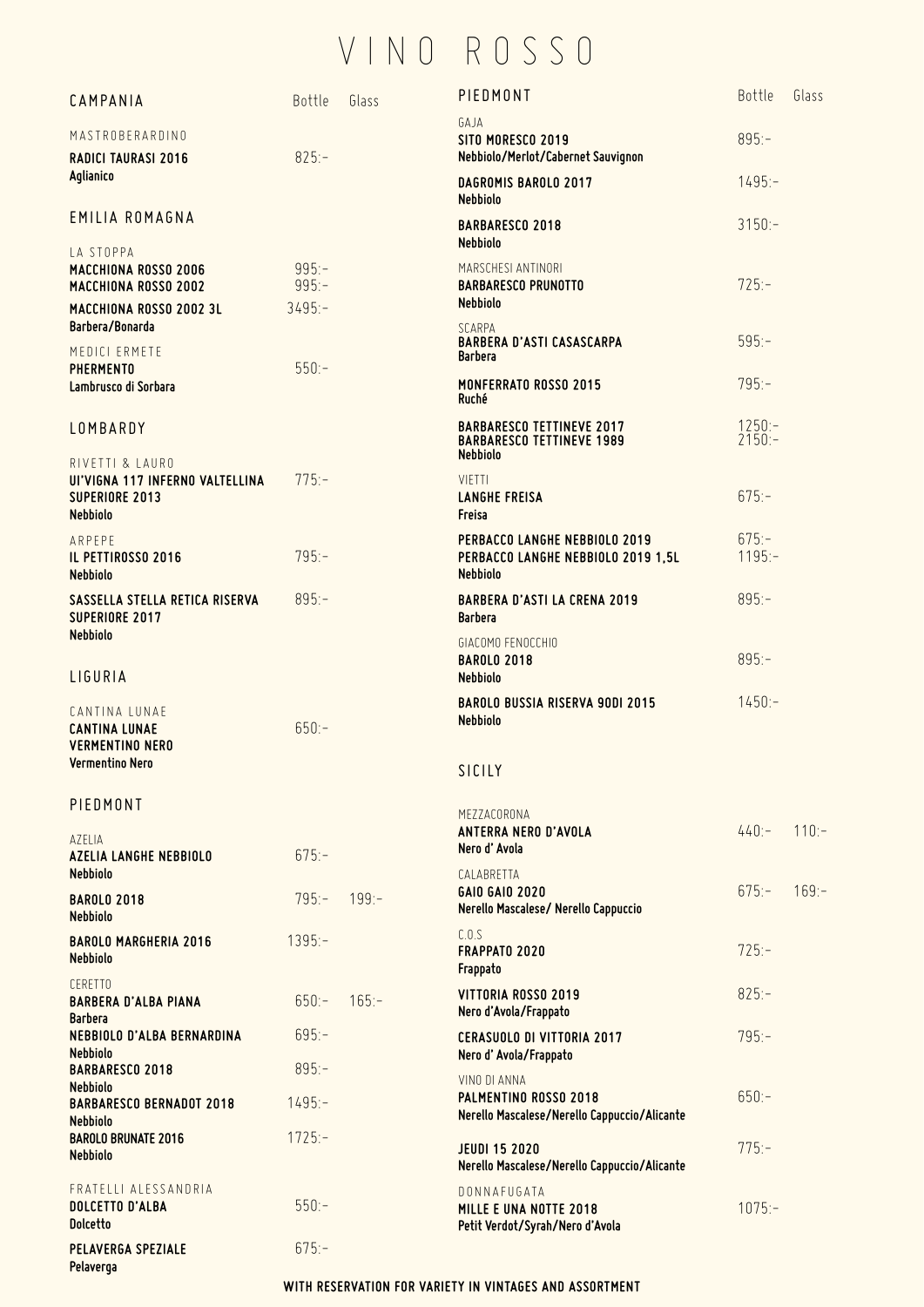| TUSCANY                                                                                                                          | Bottle                           | Glass   |                                                                                                 | Bottle    | Glass    |
|----------------------------------------------------------------------------------------------------------------------------------|----------------------------------|---------|-------------------------------------------------------------------------------------------------|-----------|----------|
| MARCHESI ANTINORI<br><b>VILLA ANTINORI</b><br><b>VILLA ANTINORI 1,5L</b>                                                         | $550:-$<br>$1095:-$              |         | TENUTA BISERNO<br><b>IL PINO 2018</b><br>Merlot/ Cabernet Franc/Petit Verdot/Cabernet Sauvignon | $995:-$   |          |
| Sangiovese/Cabernet Sauvignon/Merlot<br>PEPPOLI CHIANTI CLASSICO                                                                 | $625:-$                          | $155:-$ | TENUTA SAN GUIDO<br><b>GUIDALBERTO 2019</b><br><b>Cabernet Sauvignon/Merlot</b>                 | $950:-$   |          |
| Sangiovese/Syrah/Merlot<br><b>CONT'UGO 2019</b><br>Merlot                                                                        | $775: -$                         | $195:-$ | SASSICAIA 2018<br>Cabernet Sauvignon/Cabernet Franc                                             | $3695: -$ |          |
| <b>CHIANTI CLASSICO RISERVA 2019</b><br>Sangiovese                                                                               | $850:-$                          |         | TRENTINO-ALTO ADIGE                                                                             |           |          |
| <b>GUADO AL TASSO</b><br>Cabernet Sauvignon/Merlot/Cabernet Franc                                                                | $1895:-$                         |         | WEINGUT NUSSERHOF                                                                               |           |          |
| <b>SOLAIA 2017</b><br><b>SOLAIA 2013</b>                                                                                         | $3695: -$<br>$3695:-$            |         | SÜDTIROL LAGREIN RISERVA 2015<br>Lagrein<br><b>FORADORI</b>                                     | $795:-$   |          |
| Cabernet Sauvignon/ Sangiovese/ Cabernet Franc<br><b>MATAROCCHIO 2013</b><br><b>Cabernet Franc</b>                               | $5995: -$                        |         | <b>SGARZON 2017</b><br><b>Teroldego</b>                                                         | $825:-$   |          |
| BARONE RICASOLI                                                                                                                  |                                  |         | <b>SGARZON CILINDRICA 2014</b><br><b>Teroldego</b>                                              | $895:-$   |          |
| <b>COLLEDILÀ CHIANTI CLASSICO</b><br><b>GRAN SELEZIONE 2016</b><br><b>COLLEDILÀ CHIANTI CLASSICO</b><br>GRAN SELEZIONE 2016 1,5L | $1050:-$<br>$1995: -$            |         | SAN LEONARDO<br>SAN LEONARDO CARMENÈRE 2015<br>Carmenère                                        | $1025:-$  |          |
| Sangiovese<br>CIACCI PICCOLOMINI D'ARAGONA<br>ROSSO DI MONTALCINO                                                                | $650:-$                          |         | MANINCOR<br><b>MASON 2019</b><br><b>Pinot Nero</b>                                              | $895:-$   |          |
| Sangiovese Grosso<br><b>BRUNELLO DI MONTALCINO 2017</b>                                                                          | $950:-$                          |         | VALLE D'AOSTA                                                                                   |           |          |
| Sangiovese Grosso<br><b>BRUNELLO DI MONTALCINO</b><br>PIANROSSO RISERVA 2015                                                     | $1695: -$                        |         | GROSJEAN<br><b>GROSJEAN GAMAY</b><br>Gamay                                                      | $595:-$   |          |
| Sangiovese Grosso<br><b>BRUNELLO DI MONTALCINO 2010</b><br>Sangiovese Grosso                                                     | $1995: -$                        |         | <b>GROSJEAN TORRETTE</b><br>Petit Rouge/Vien de Nus/Fumin                                       | $650:-$   |          |
| BRUNELLO DI MONTALCINO PIANROSSO 2008 1,5L 3200:-<br>Sangiovese Grosso                                                           |                                  |         | <b>GROSJEAN SYRAH ECHELETTE</b><br>Syrah                                                        | $750:-$   |          |
| GAJA<br><b>PROMIS 2019</b><br>Merlot/Syrah/Sangiovese                                                                            | $950:-$                          |         | 0TTIN<br>PINOT NOIR 2020<br><b>Pinot Noir</b>                                                   | $795:-$   |          |
| <b>MAGARI 2018</b><br>Cabernet Sauvignon/Merlot/Cabernet Franc                                                                   | $1150:-$                         |         | <b>VENETO</b>                                                                                   |           |          |
| CA'MARCANDA 2017<br>CA'MARCANDA 2012<br>CA'MARCANDA 2000                                                                         | $2150:-$<br>$2150:-$<br>$3700:-$ |         | ALLEGRINI<br>PALAZZO DELLA TORRE<br>Corvina/Rondinella/Sangiovese                               | $625: -$  |          |
| Cabernet Sauvignon/Merlot/Cabernet Franc<br>FATTORIA LE PUPILLE                                                                  |                                  |         | <b>LA GROLA</b><br>Corvina/Oseleta                                                              | $650:-$   |          |
| SAFFREDI 2019<br>Cabernet Sauvignon/Merlot/Petit Verdot                                                                          | $1395:-$                         |         | AMARONE DELLA VALPOLICELLA<br>CLASSICO 2009<br>Corvina/Rondinella/Oseleta                       | $1395: -$ |          |
| AMPELEIA<br><b>UNLITRO</b><br>Alicante/Carignano/Mourvedre/Sangiovese                                                            | $675: -$                         |         | <b>LA POJA 2016</b><br><b>Corvina Veronese</b>                                                  | $1495: -$ |          |
| <b>CABERNET FRANC 2020</b><br><b>Cabernet Franc</b>                                                                              | $775:-$                          |         | PIEROPAN                                                                                        |           |          |
| CARIGNANO 2018<br>Carignano                                                                                                      | $775:-$                          |         | RUBERPAN VALPOLICELLA<br>Corvina Veronese/Rondinella                                            | $725: -$  | $179: -$ |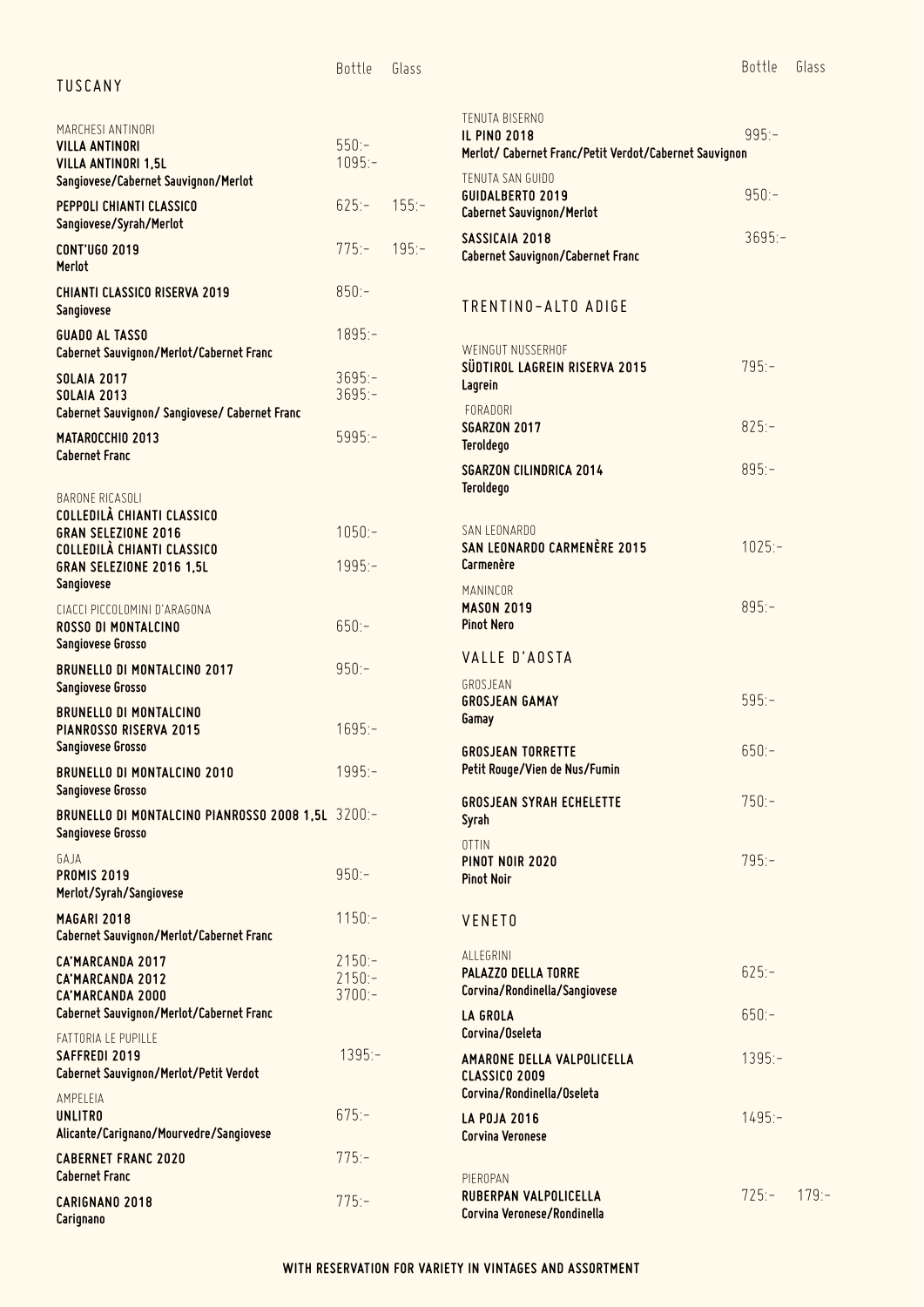### CORAVIN

The most revolutionary in the wine world since the corkscrew is definitely Coravin. Through an ingenious system where a cannula needle penetrates the cork, you can pour the wine from the bottle while filling the void with the heavy noble gas argon. The scent and taste neutral gas protects the wine residues in the bottle against oxidation. All this happens without the cork being removed. The wine can thus remain in the bottle for several months.

Smart and a great success!

|                                                                                | 5cl     | 15 cl    |
|--------------------------------------------------------------------------------|---------|----------|
| <b>VINO BIANCO</b>                                                             |         |          |
| <b>AGENO 2019</b><br>Malvasia/Ortrugo/Trebbiano<br>La Stoppa                   | $65:-$  | $195:-$  |
| <b>CERVARO DELLA SALA 2019</b><br>Chardonnay/Grechetto<br>Marchesi Antinori    | $70:-$  | $210:-$  |
| <b>ALTENI DI BRASSICA 2014</b><br>Sauvignon Blanc<br>Gaja                      | $125:-$ | $375:-$  |
| VINO ROSSO                                                                     |         |          |
| <b>BARBERA D'ASTI LA CRENA 2019</b><br><b>Barbera</b><br>Vietti                | $65: -$ | $195: -$ |
| <b>GUIDALBERTO 2019</b><br>Cabernet Sauvignon/Merlot<br>Tenuta San Guido       | $70:-$  | $210:-$  |
| SAN LEONARDO CARMENÈRE 2015<br>Carmenère<br>San Leonardo                       | $75: -$ | $225: -$ |
| <b>BAROLO BUSSIA RISERVA 90DI 2015</b><br><b>Nebbiolo</b><br>Giacomo Fenocchio | $105:-$ | $315:-$  |
| <b>LA POJA 2016</b><br>Coravina Veronese<br>Allegrini                          | $110:-$ | $330:-$  |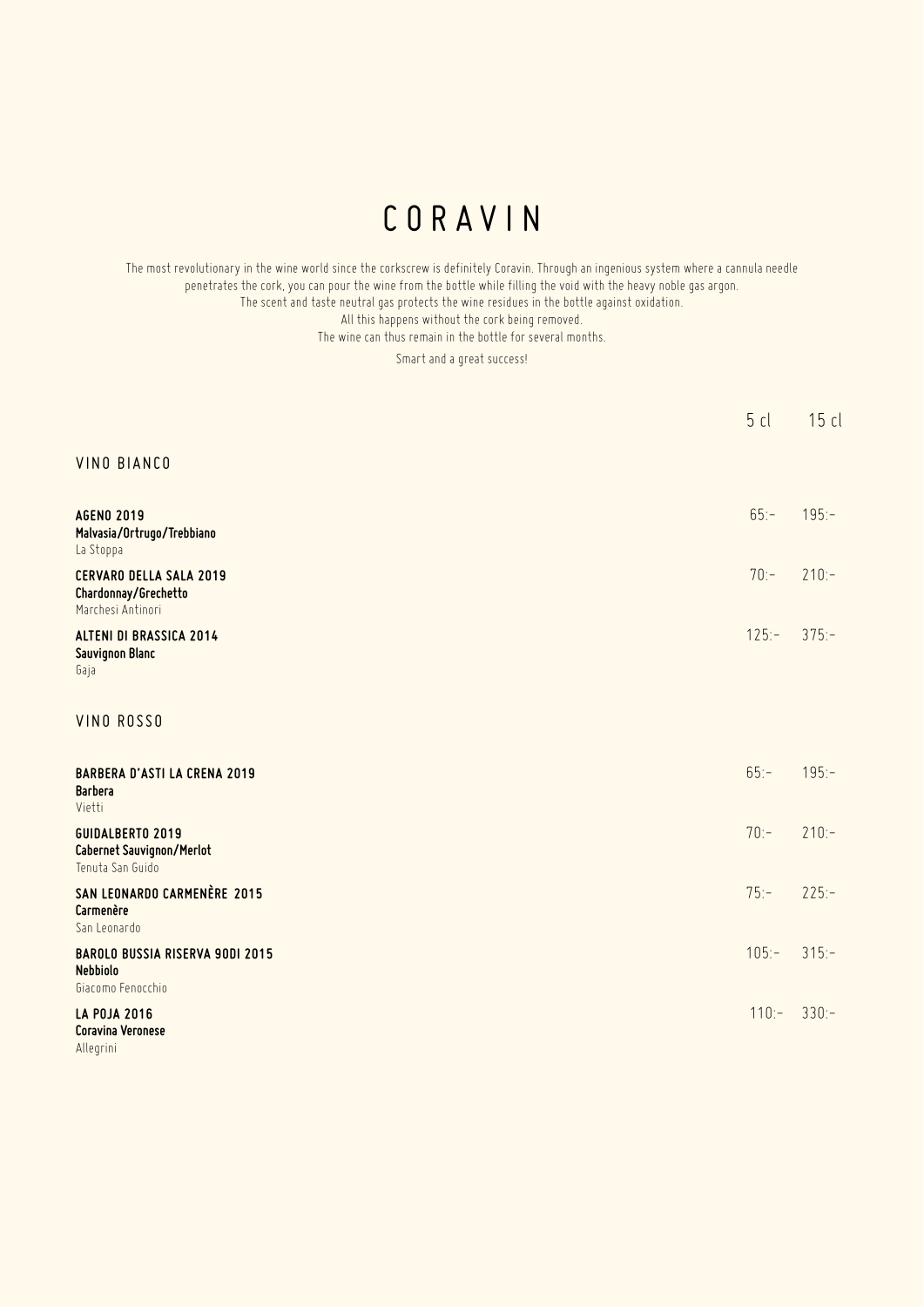BIRRA & SIDRO

### BOTTIGLIA 33 CL

| <b>CARLSBERG HOF FKO</b>        | $72 -$  |
|---------------------------------|---------|
| STOCKHOLM BREWING CO. PICCOLO   | $79 -$  |
| PERONI NASTRO AZZURO            | $85 -$  |
| <b>CARNEGIE J.A.C.K IPA</b>     | $85 -$  |
| <b>MA.MA CHIARA</b>             | $87 -$  |
| <b>MA.MAROSSA</b>               | $87 -$  |
| <b>MA.MA IPA</b>                | $87 -$  |
| <b>BIANCA LANCIA-BLANCHE</b>    | $87: -$ |
| <b>FEDERICO II EXTRA-IPA</b>    | $87: -$ |
| <b>PERONI GLUTEN FREE</b>       | $89 -$  |
| STOCKHOLM BREWING CO. ITALOPILS | $89 -$  |

### ALLA SPINA 40 CL

| <b>CARLSBERG EXPORT</b> | $79 -$ |
|-------------------------|--------|
| <b>BIRRA PORETTI</b>    | $85 -$ |
|                         |        |
|                         |        |

### SIDRO 33 CL

| SOMERSBY PEAR | $75 -$ |
|---------------|--------|
| LA CIDRAIE    | $79 -$ |